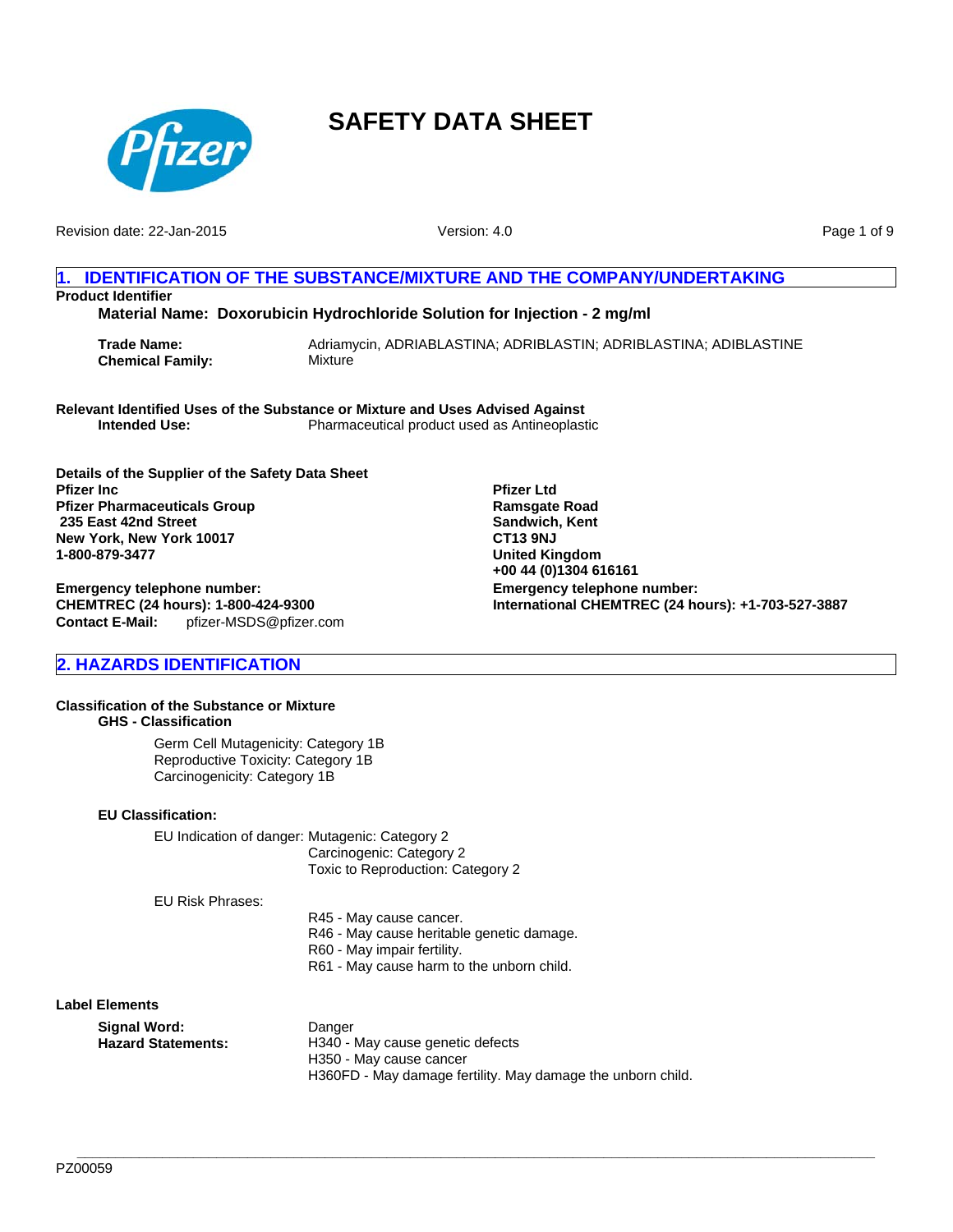**Revision date: 22-Jan-2015 Material Name: Doxorubicin Hydrochloride Solution for Injection - 2 mg/ml**

**Version: 4.0**

**Precautionary Statements:** P201 - Obtain special instructions before use

- P202 Do not handle until all safety precautions have been read and understood
- P281 Use personal protective equipment as required

**\_\_\_\_\_\_\_\_\_\_\_\_\_\_\_\_\_\_\_\_\_\_\_\_\_\_\_\_\_\_\_\_\_\_\_\_\_\_\_\_\_\_\_\_\_\_\_\_\_\_\_\_\_\_\_\_\_\_\_\_\_\_\_\_\_\_\_\_\_\_\_\_\_\_\_\_\_\_\_\_\_\_\_\_\_\_\_\_\_\_\_\_\_\_\_\_\_\_\_\_\_\_\_**

- P308 + P313 IF exposed or concerned: Get medical attention/advice
- P405 Store locked up
- P501 Dispose of contents/container in accordance with all local and national regulations



**Other Hazards** No data available **Australian Hazard Classification (NOHSC):**

Hazardous Substance. Non-Dangerous Goods.

**Note:** This document has been prepared in accordance with standards for workplace safety, which requires the inclusion of all known hazards of the product or its ingredients regardless of the potential risk. The precautionary statements and warning included may not apply in all cases. Your needs may vary depending upon the potential for exposure in your workplace.

## **3. COMPOSITION / INFORMATION ON INGREDIENTS**

**Hazardous**

| Ingredient                | <b>CAS Number</b> | ΕU<br><b>EINECS/ELINCS</b> | <b>EU Classification</b> | <b>GHS</b><br><b>Classification</b> | %     |
|---------------------------|-------------------|----------------------------|--------------------------|-------------------------------------|-------|
|                           |                   | List                       |                          |                                     |       |
| Doxorubicin Hydrochloride | 25316-40-9        | 246-818-3                  | Repr.Cat.2;R60-61        | Muta.1B (H340)                      | 0.2   |
|                           |                   |                            | Carc.Cat.2;R45           | Carc.1B (H350)                      |       |
|                           |                   |                            | Mut.Cat.2:R46            | Repr.1B (H360FD)                    |       |
| Hydrochloric Acid         | 7647-01-0         | Not Listed                 | T: R23                   | Press, Gas                          | $***$ |
|                           |                   |                            | C: R35                   | Skin Corr. 1A; H314                 |       |
|                           |                   |                            |                          | Acute Tox. 3; H331                  |       |

| Ingredient          | <b>CAS Number</b> | EU<br><b>EINECS/ELINCS</b> | <b>EU Classification</b> | <b>GHS</b><br><b>Classification</b> | % |
|---------------------|-------------------|----------------------------|--------------------------|-------------------------------------|---|
|                     |                   | List                       |                          |                                     |   |
| Water for injection | 7732-18-5         | 231-791-2                  | Not Listed               | Not Listed                          |   |
| Sodium chloride     | 7647-14-5         | 231-598-3                  | Not Listed               | Not Listed                          |   |

**\_\_\_\_\_\_\_\_\_\_\_\_\_\_\_\_\_\_\_\_\_\_\_\_\_\_\_\_\_\_\_\_\_\_\_\_\_\_\_\_\_\_\_\_\_\_\_\_\_\_\_\_\_\_\_\_\_\_\_\_\_\_\_\_\_\_\_\_\_\_\_\_\_\_\_\_\_\_\_\_\_\_\_\_\_\_\_\_\_\_\_\_\_\_\_\_\_\_\_\_\_\_\_**

#### **Additional Information:** \* Proprietary

\*\* to adjust pH

Ingredient(s) indicated as hazardous have been assessed under standards for workplace safety. In accordance with 29 CFR 1910.1200, the exact percentage composition of this mixture has been withheld as a trade secret.

#### **For the full text of the R phrases and CLP/GHS abbreviations mentioned in this Section, see Section 16**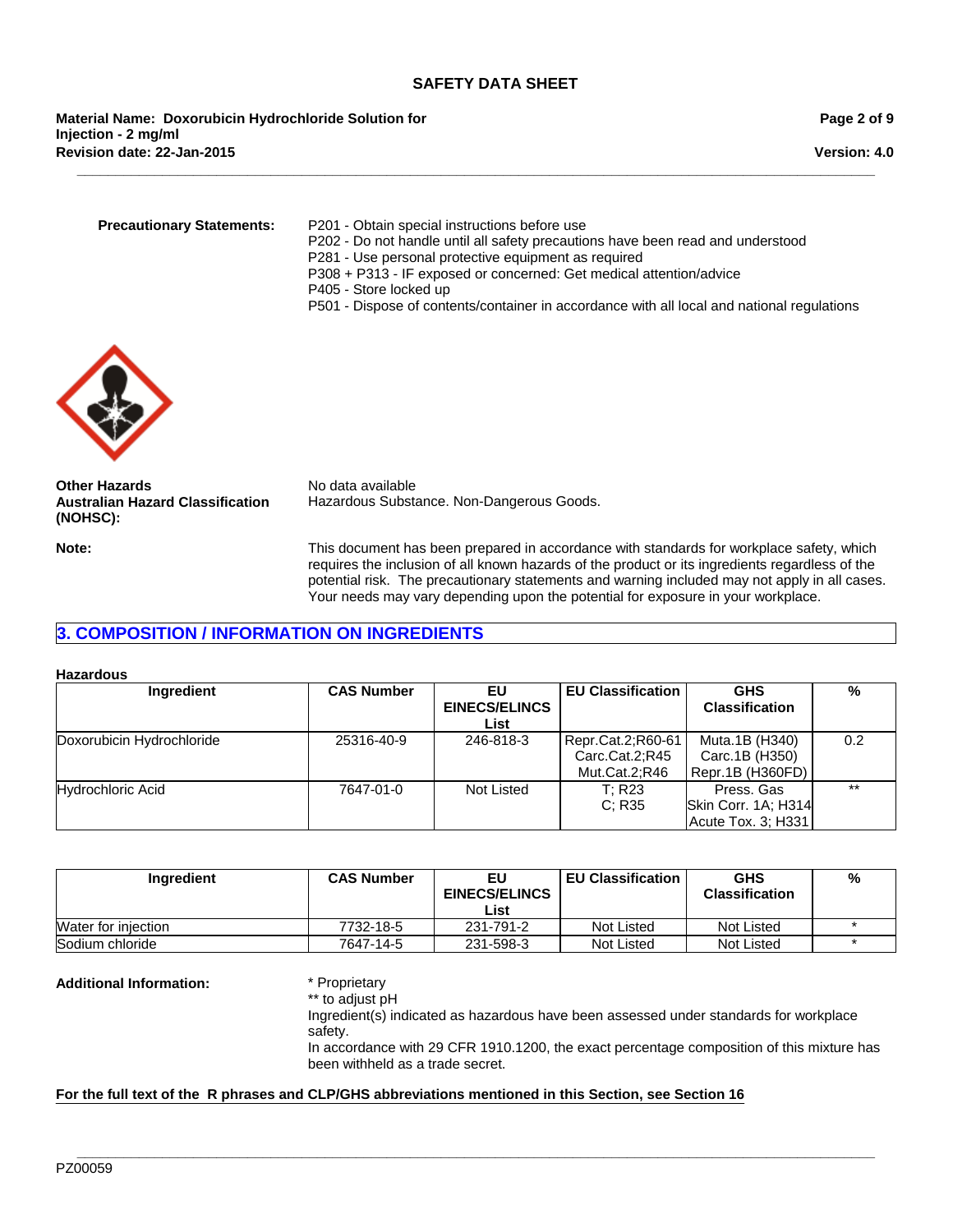**\_\_\_\_\_\_\_\_\_\_\_\_\_\_\_\_\_\_\_\_\_\_\_\_\_\_\_\_\_\_\_\_\_\_\_\_\_\_\_\_\_\_\_\_\_\_\_\_\_\_\_\_\_\_\_\_\_\_\_\_\_\_\_\_\_\_\_\_\_\_\_\_\_\_\_\_\_\_\_\_\_\_\_\_\_\_\_\_\_\_\_\_\_\_\_\_\_\_\_\_\_\_\_**

**Version: 4.0**

## **4. FIRST AID MEASURES**

| <b>Description of First Aid Measures</b><br><b>Eve Contact:</b>                                                                                                           | Flush with water while holding eyelids open for at least 15 minutes. Seek medical attention<br>immediately.                                                                           |
|---------------------------------------------------------------------------------------------------------------------------------------------------------------------------|---------------------------------------------------------------------------------------------------------------------------------------------------------------------------------------|
| <b>Skin Contact:</b>                                                                                                                                                      | Remove contaminated clothing. Flush area with large amounts of water. Use soap. Seek<br>medical attention.                                                                            |
| Ingestion:                                                                                                                                                                | Never give anything by mouth to an unconscious person. Wash out mouth with water. Do not<br>induce vomiting unless directed by medical personnel. Seek medical attention immediately. |
| Inhalation:                                                                                                                                                               | Remove to fresh air and keep patient at rest. Seek medical attention immediately.                                                                                                     |
| Most Important Symptoms and Effects, Both Acute and Delayed<br><b>Symptoms and Effects of</b><br>Exposure:<br><b>Medical Conditions</b><br><b>Aggravated by Exposure:</b> | For information on potential signs and symptoms of exposure, See Section 2 - Hazards<br>Identification and/or Section 11 - Toxicological Information.<br>None known                   |

**Indication of the Immediate Medical Attention and Special Treatment Needed Notes to Physician:** 

**5. FIRE FIGHTING MEASURES**

**Extinguishing Media:** Extinguish fires with CO2, extinguishing powder, foam, or water.

**Special Hazards Arising from the Substance or Mixture**

**Hazardous Combustion Products:** Formation of toxic gases is possible during heating or fire.

**Fire / Explosion Hazards:** Fine particles (such as dust and mists) may fuel fires/explosions.

#### **Advice for Fire-Fighters**

During all fire fighting activities, wear appropriate protective equipment, including self-contained breathing apparatus.

## **6. ACCIDENTAL RELEASE MEASURES**

#### **Personal Precautions, Protective Equipment and Emergency Procedures**

Personnel involved in clean-up should wear appropriate personal protective equipment (see Section 8). Minimize exposure.

#### **Environmental Precautions**

Place waste in an appropriately labeled, sealed container for disposal. Care should be taken to avoid environmental release.

#### **Methods and Material for Containment and Cleaning Up**

| <b>Measures for Cleaning /</b>      | Contain the source of spill if it is safe to do so. Collect spill with absorbent material. Clean spill |
|-------------------------------------|--------------------------------------------------------------------------------------------------------|
| <b>Collecting:</b>                  | area thoroughly.                                                                                       |
| <b>Additional Consideration for</b> | Non-essential personnel should be evacuated from affected area. Report emergency                       |
| Large Spills:                       | situations immediately. Clean up operations should only be undertaken by trained personnel.            |

**\_\_\_\_\_\_\_\_\_\_\_\_\_\_\_\_\_\_\_\_\_\_\_\_\_\_\_\_\_\_\_\_\_\_\_\_\_\_\_\_\_\_\_\_\_\_\_\_\_\_\_\_\_\_\_\_\_\_\_\_\_\_\_\_\_\_\_\_\_\_\_\_\_\_\_\_\_\_\_\_\_\_\_\_\_\_\_\_\_\_\_\_\_\_\_\_\_\_\_\_\_\_\_**

## **7. HANDLING AND STORAGE**

#### **Precautions for Safe Handling**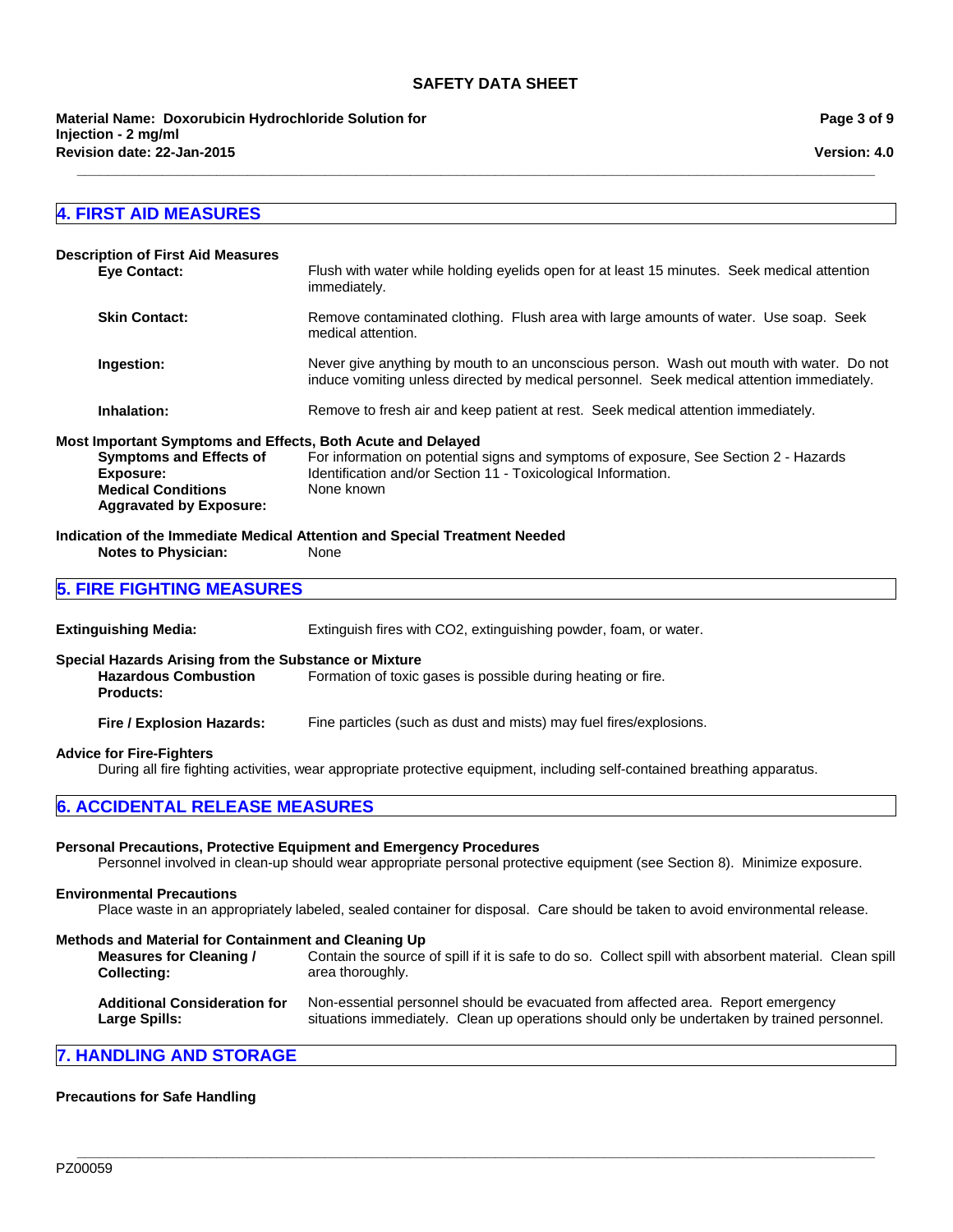**Revision date: 22-Jan-2015 Material Name: Doxorubicin Hydrochloride Solution for Injection - 2 mg/ml**

## **7. HANDLING AND STORAGE**

Restrict access to work area. Avoid breathing vapor or mist. Avoid contact with eyes, skin and clothing. When handling, use appropriate personal protective equipment (see Section 8). It is recommended that all operations be fully enclosed and no air recirculated. Releases to the environment should be avoided. Review and implement appropriate technical and procedural waste water and waste disposal measures to prevent occupational exposure or environmental releases. Potential points of process emissions of this material to the atmosphere should be controlled with dust collectors, HEPA filtration systems or other equivalent controls.

**\_\_\_\_\_\_\_\_\_\_\_\_\_\_\_\_\_\_\_\_\_\_\_\_\_\_\_\_\_\_\_\_\_\_\_\_\_\_\_\_\_\_\_\_\_\_\_\_\_\_\_\_\_\_\_\_\_\_\_\_\_\_\_\_\_\_\_\_\_\_\_\_\_\_\_\_\_\_\_\_\_\_\_\_\_\_\_\_\_\_\_\_\_\_\_\_\_\_\_\_\_\_\_**

| equivalent controls.                                                                                        |                                                                                                                                                                                                                                                                                                                                                                                                      |  |  |
|-------------------------------------------------------------------------------------------------------------|------------------------------------------------------------------------------------------------------------------------------------------------------------------------------------------------------------------------------------------------------------------------------------------------------------------------------------------------------------------------------------------------------|--|--|
| <b>Storage Conditions:</b><br><b>Storage Temperature:</b><br>Specific end use(s):                           | <b>Conditions for Safe Storage, Including any Incompatibilities</b><br>Store as directed by product packaging.<br>2-8°C (36-46°F)<br>Pharmaceutical drug product                                                                                                                                                                                                                                     |  |  |
|                                                                                                             | 8. EXPOSURE CONTROLS / PERSONAL PROTECTION                                                                                                                                                                                                                                                                                                                                                           |  |  |
| <b>Control Parameters</b>                                                                                   | Refer to available public information for specific member state Occupational Exposure Limits.                                                                                                                                                                                                                                                                                                        |  |  |
| Doxorubicin Hydrochloride<br><b>Pfizer OEL TWA-8 Hr:</b>                                                    | $0.5 \mu g/m^3$                                                                                                                                                                                                                                                                                                                                                                                      |  |  |
| Sodium chloride<br>Latvia OEL - TWA<br>Lithuania OEL - TWA                                                  | 5 mg/m <sup>3</sup><br>5 mg/ $m3$                                                                                                                                                                                                                                                                                                                                                                    |  |  |
| <b>Exposure Controls</b><br><b>Engineering Controls:</b><br><b>Personal Protective</b><br><b>Equipment:</b> | Engineering controls should be used as the primary means to control exposures. General<br>room ventilation is adequate unless the process generates dust, mist or fumes. Keep airborne<br>contamination levels below the exposure limits listed above in this section.<br>Refer to applicable national standards and regulations in the selection and use of personal<br>protective equipment (PPE). |  |  |
| Hands:<br>Eyes:<br>Skin:                                                                                    | Impervious, disposable gloves (double suggested) are recommended if skin contact with drug<br>product is possible and for bulk processing operations.<br>Wear safety glasses or goggles if eye contact is possible.<br>Impervious disposable protective clothing is recommended if skin contact with drug product is<br>possible and for bulk processing operations.                                 |  |  |
| <b>Respiratory protection:</b>                                                                              | If the applicable Occupational Exposure Limit (OEL) is exceeded, wear an appropriate                                                                                                                                                                                                                                                                                                                 |  |  |

## **9. PHYSICAL AND CHEMICAL PROPERTIES**

| <b>Physical State:</b>                                                                                                                                                                                                                       | Solution                                                                                 | Color:                   | Red                |
|----------------------------------------------------------------------------------------------------------------------------------------------------------------------------------------------------------------------------------------------|------------------------------------------------------------------------------------------|--------------------------|--------------------|
| Odor:                                                                                                                                                                                                                                        | No data available.                                                                       | <b>Odor Threshold:</b>   | No data available. |
| <b>Molecular Formula:</b>                                                                                                                                                                                                                    | Mixture                                                                                  | <b>Molecular Weight:</b> | Mixture            |
| <b>Solvent Solubility:</b><br><b>Water Solubility:</b><br>pH:<br>Melting/Freezing Point (°C):<br><b>Boiling Point (°C):</b><br>Partition Coefficient: (Method, pH, Endpoint, Value)<br><b>Doxorubicin Hydrochloride</b><br>No data available | No data available<br>No data available<br>3.0<br>No data available<br>No data available. |                          |                    |

respirator with a protection factor sufficient to control exposures to below the OEL.

**Page 4 of 9**

**Version: 4.0**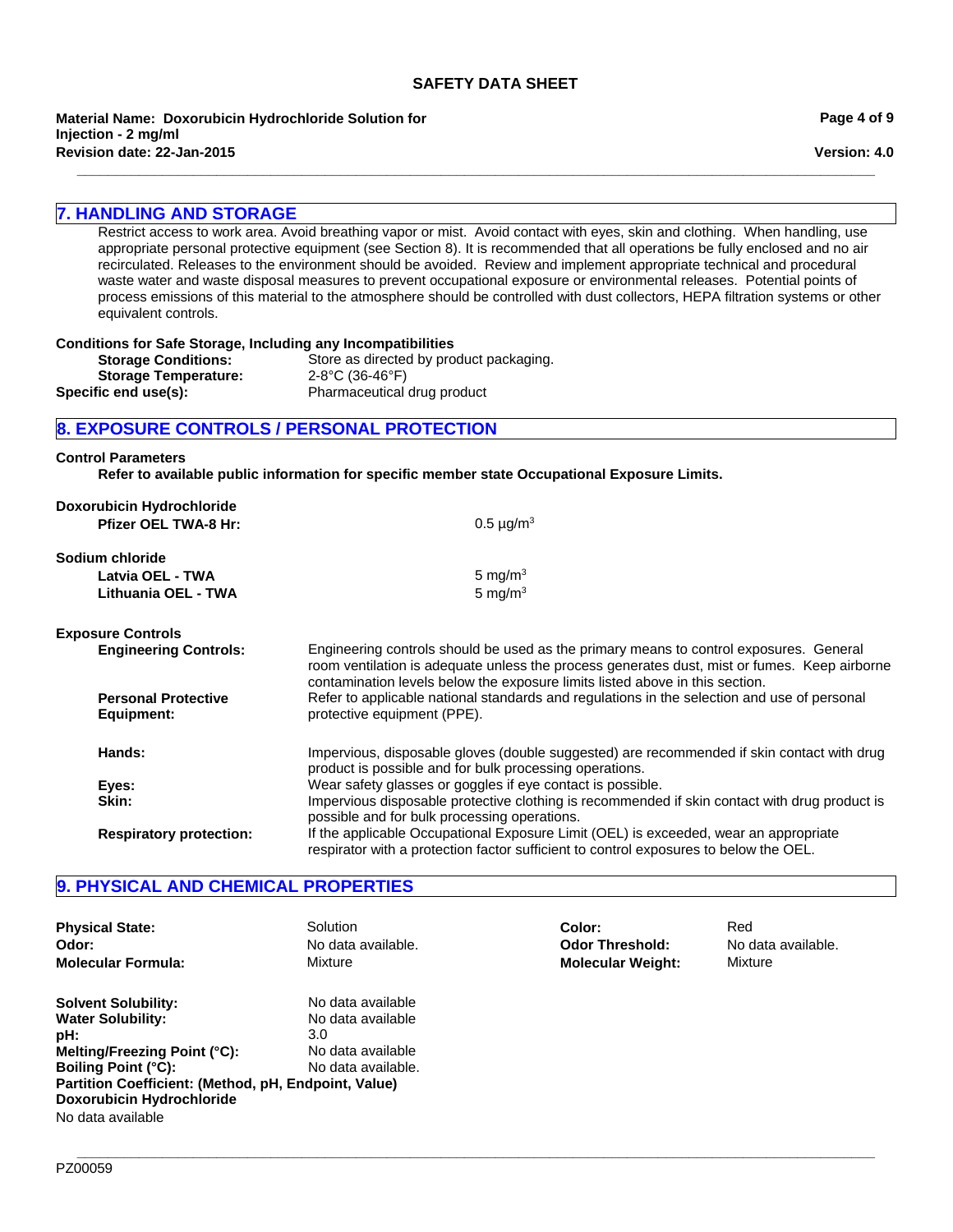**\_\_\_\_\_\_\_\_\_\_\_\_\_\_\_\_\_\_\_\_\_\_\_\_\_\_\_\_\_\_\_\_\_\_\_\_\_\_\_\_\_\_\_\_\_\_\_\_\_\_\_\_\_\_\_\_\_\_\_\_\_\_\_\_\_\_\_\_\_\_\_\_\_\_\_\_\_\_\_\_\_\_\_\_\_\_\_\_\_\_\_\_\_\_\_\_\_\_\_\_\_\_\_**

**Material Name: Doxorubicin Hydrochloride Solution for Injection - 2 mg/ml Revision date: 22-Jan-2015**

**Page 5 of 9**

**Version: 4.0**

## **9. PHYSICAL AND CHEMICAL PROPERTIES**

**Decomposition Temperature (°C):** No data available. **Evaporation Rate (Gram/s):** No data available<br> **Vapor Pressure (kPa):** No data available **Vapor Pressure (kPa):** No data available<br> **Vapor Density (g/ml):** No data available **Vapor Density (g/ml): Relative Density:** No data available **Viscosity:** No data available **Sodium chloride** No data available **Hydrochloric Acid Water for injection** No data available No data available

**Flammablity:**

**Autoignition Temperature (Solid) (°C):** No data available<br> **Flammability (Solids):** No data available **Flammability (Solids):** No data available<br> **Flash Point (Liquid) (°C):** No data available **Flash Point (Liquid) (°C):**<br> **Upper Explosive Limits (Liquid) (% by Vol.):** No data available **Upper Explosive Limits (Liquid) (% by Vol.):** No data available<br>
Lower Explosive Limits (Liquid) (% by Vol.): No data available Lower Explosive Limits (Liquid) (% by Vol.):

## **10. STABILITY AND REACTIVITY**

| <b>Reactivity:</b>                        | No data available                                                  |
|-------------------------------------------|--------------------------------------------------------------------|
| <b>Chemical Stability:</b>                | Stable under normal conditions of use.                             |
| <b>Possibility of Hazardous Reactions</b> |                                                                    |
| <b>Oxidizing Properties:</b>              | No data available                                                  |
| <b>Conditions to Avoid:</b>               | Fine particles (such as dust and mists) may fuel fires/explosions. |
| <b>Incompatible Materials:</b>            | As a precautionary measure, keep away from strong oxidizers        |
| <b>Hazardous Decomposition</b>            | No data available                                                  |
| <b>Products:</b>                          |                                                                    |

## **11. TOXICOLOGICAL INFORMATION**

**Information on Toxicological Effects**

| Information on Toxicological Effects |                                                                                                                                                                                                                                                                                                                                                             |
|--------------------------------------|-------------------------------------------------------------------------------------------------------------------------------------------------------------------------------------------------------------------------------------------------------------------------------------------------------------------------------------------------------------|
| <b>General Information:</b>          | The information included in this section describes the potential hazards of the individual                                                                                                                                                                                                                                                                  |
|                                      | ingredients.                                                                                                                                                                                                                                                                                                                                                |
| <b>Short Term:</b>                   | May cause eye and skin irritation (based on components).                                                                                                                                                                                                                                                                                                    |
| Long Term:                           | Repeat-dose studies in animals have shown a potential to cause adverse effects on testes,<br>the developing fetus.                                                                                                                                                                                                                                          |
| <b>Known Clinical Effects:</b>       | Bone marrow suppression is the most serious adverse effect seen during clinical use. Drugs of<br>this class have been associated with rare, but potentially serious cardiac events. These events<br>have not been observed from occupational exposures, however, those with preexisting<br>cardiovascular illnesses may be at increased risk from exposure. |

**\_\_\_\_\_\_\_\_\_\_\_\_\_\_\_\_\_\_\_\_\_\_\_\_\_\_\_\_\_\_\_\_\_\_\_\_\_\_\_\_\_\_\_\_\_\_\_\_\_\_\_\_\_\_\_\_\_\_\_\_\_\_\_\_\_\_\_\_\_\_\_\_\_\_\_\_\_\_\_\_\_\_\_\_\_\_\_\_\_\_\_\_\_\_\_\_\_\_\_\_\_\_\_**

#### **Acute Toxicity: (Species, Route, End Point, Dose)**

#### **Doxorubicin Hydrochloride**

MouseOralLD 50698mg/kg MousePara-periostealLD 501.2 mg/kg RatIntravenousLD 5012.5 mg/kg RatIntraperitonealLD 5016 mg/kg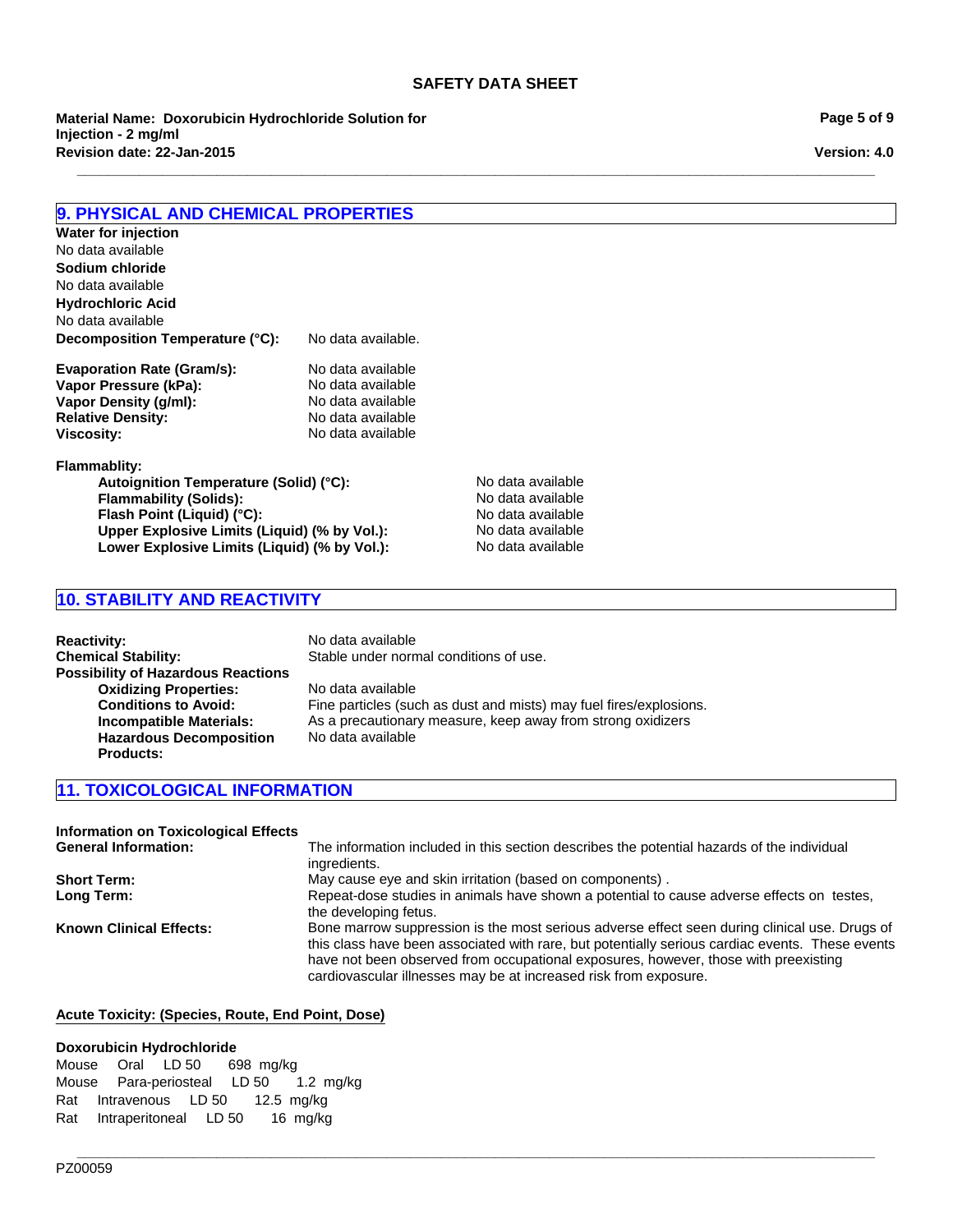**\_\_\_\_\_\_\_\_\_\_\_\_\_\_\_\_\_\_\_\_\_\_\_\_\_\_\_\_\_\_\_\_\_\_\_\_\_\_\_\_\_\_\_\_\_\_\_\_\_\_\_\_\_\_\_\_\_\_\_\_\_\_\_\_\_\_\_\_\_\_\_\_\_\_\_\_\_\_\_\_\_\_\_\_\_\_\_\_\_\_\_\_\_\_\_\_\_\_\_\_\_\_\_**

**Material Name: Doxorubicin Hydrochloride Solution for Injection - 2 mg/ml Revision date: 22-Jan-2015**

## **11. TOXICOLOGICAL INFORMATION**

#### **Sodium chloride**

Rat Oral LD50 3000mg/kg MouseOralLD50 4000 mg/kg

#### **Irritation / Sensitization: (Study Type, Species, Severity)**

#### **Sodium chloride**

Eye IrritationRabbitModerate Skin IrritationRabbitMild

#### **Hydrochloric Acid**

Skin IrritationSevere Eye IrritationSevere

**Repeated Dose Toxicity: (Duration, Species, Route, Dose, End Point, Target Organ)**

#### **Reproduction & Developmental Toxicity: (Study Type, Species, Route, Dose, End Point, Effect(s))**

#### **Doxorubicin Hydrochloride**

Reproductive & Fertility-FemalesRatIntraperitoneal0.05mg/kg/dayLOAELFertility Reproductive & Fertility-MalesRatIntraperitoneal0.1mg/kg/dayLOAELFertility Embryo / Fetal DevelopmentRatIntraperitoneal0.8mg/kg/dayLOAELTeratogenic, Embryotoxicity Embryo / Fetal DevelopmentRabbitIntraperitoneal0.4mg/kg/dayLOAELEmbryotoxicity

#### **Genetic Toxicity: (Study Type, Cell Type/Organism, Result)**

#### **Doxorubicin Hydrochloride**

| Bacterial Mutagenicity (Ames)      |       | Salmonella . E. coli              | Positive |          |          |
|------------------------------------|-------|-----------------------------------|----------|----------|----------|
| <i>In Vivo</i> Micronucleus        | Mouse | Positive                          |          |          |          |
| In Vitro Chromosome Aberration     |       | Chinese Hamster Ovary (CHO) cells |          |          | Positive |
| In Vitro Sister Chromatid Exchange |       | Human Lymphocytes                 |          | Positive |          |
| Dominant Lethal Assay              | Mouse | Positive                          |          |          |          |
|                                    |       |                                   |          |          |          |

| <b>Carcinogen Status:</b>        | See below                                       |
|----------------------------------|-------------------------------------------------|
| <b>Doxorubicin Hydrochloride</b> |                                                 |
| IARC:                            | 2A                                              |
| NTP:                             | Reasonably Anticipated To Be A Human Carcinogen |
| <b>Hydrochloric Acid</b>         |                                                 |
| IARC:                            | Group 3 (Not Classifiable)                      |

## **12. ECOLOGICAL INFORMATION**

| <b>Environmental Overview:</b> | Environmental properties have not been thoroughly investigated. Releases to the environment<br>should be avoided. |
|--------------------------------|-------------------------------------------------------------------------------------------------------------------|
| Toxicity:                      | No data available                                                                                                 |

**Page 6 of 9**

**Version: 4.0**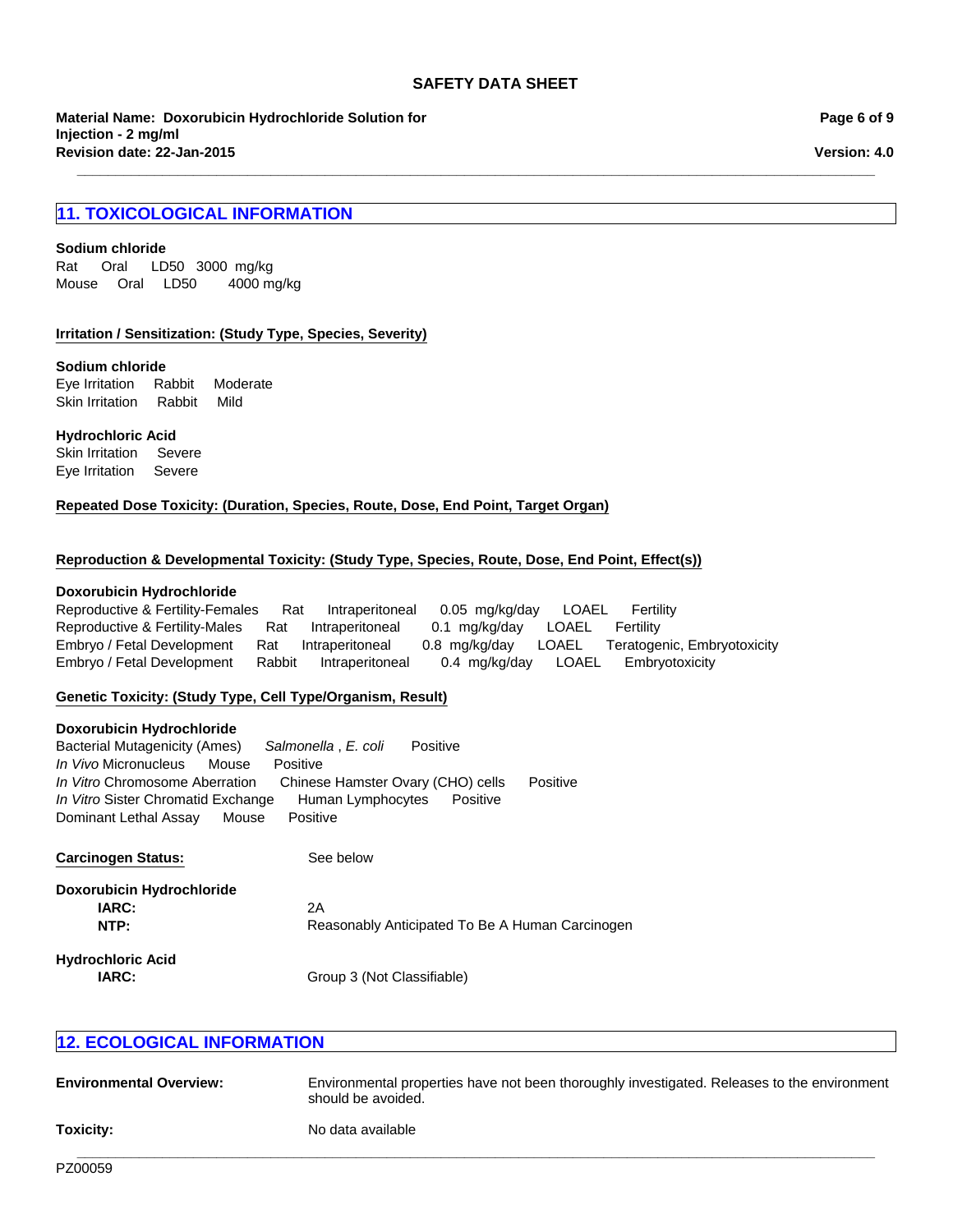**\_\_\_\_\_\_\_\_\_\_\_\_\_\_\_\_\_\_\_\_\_\_\_\_\_\_\_\_\_\_\_\_\_\_\_\_\_\_\_\_\_\_\_\_\_\_\_\_\_\_\_\_\_\_\_\_\_\_\_\_\_\_\_\_\_\_\_\_\_\_\_\_\_\_\_\_\_\_\_\_\_\_\_\_\_\_\_\_\_\_\_\_\_\_\_\_\_\_\_\_\_\_\_**

**Material Name: Doxorubicin Hydrochloride Solution for Injection - 2 mg/ml Revision date: 22-Jan-2015**

**Page 7 of 9**

**Version: 4.0**

| Persistence and Degradability:     | No data available |
|------------------------------------|-------------------|
| <b>Bio-accumulative Potential:</b> | No data available |
| Mobility in Soil:                  | No data available |

## **13. DISPOSAL CONSIDERATIONS**

**Waste Treatment Methods:** Dispose of waste in accordance with all applicable laws and regulations. Member State specific and Community specific provisions must be considered. Considering the relevant known environmental and human health hazards of the material, review and implement appropriate technical and procedural waste water and waste disposal measures to prevent occupational exposure and environmental release. It is recommended that waste minimization be practiced. The best available technology should be utilized to prevent environmental releases. This may include destructive techniques for waste and wastewater.

**\_\_\_\_\_\_\_\_\_\_\_\_\_\_\_\_\_\_\_\_\_\_\_\_\_\_\_\_\_\_\_\_\_\_\_\_\_\_\_\_\_\_\_\_\_\_\_\_\_\_\_\_\_\_\_\_\_\_\_\_\_\_\_\_\_\_\_\_\_\_\_\_\_\_\_\_\_\_\_\_\_\_\_\_\_\_\_\_\_\_\_\_\_\_\_\_\_\_\_\_\_\_\_**

## **14. TRANSPORT INFORMATION**

**The following refers to all modes of transportation unless specified below.**

Not regulated for transport under USDOT, EUADR, IATA, or IMDG regulations.

## **15. REGULATORY INFORMATION**

**Safety, Health and Environmental Regulations/Legislation Specific for the Substance or Mixture**

**Canada - WHMIS: Classifications WHMIS hazard class:** D2a very toxic materials



**California Proposition 65 carcinogen initial date 7/1/87 Doxorubicin Hydrochloride CERCLA/SARA 313 Emission reporting**

**EU EINECS/ELINCS List** 246-818-3

Not Listed developmental toxicity initial date 1/29/99 male reproductive toxicity initial date 1/29/99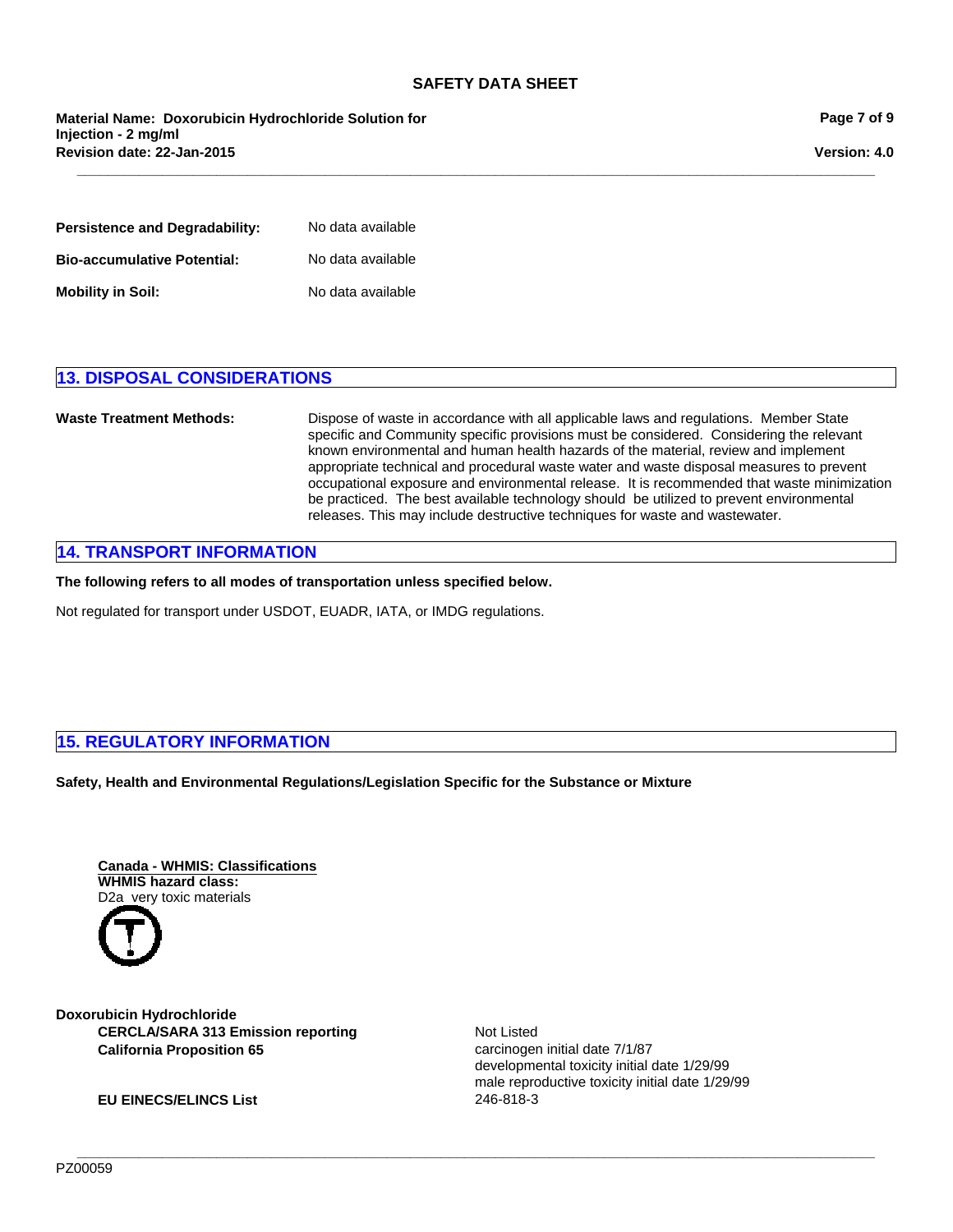**\_\_\_\_\_\_\_\_\_\_\_\_\_\_\_\_\_\_\_\_\_\_\_\_\_\_\_\_\_\_\_\_\_\_\_\_\_\_\_\_\_\_\_\_\_\_\_\_\_\_\_\_\_\_\_\_\_\_\_\_\_\_\_\_\_\_\_\_\_\_\_\_\_\_\_\_\_\_\_\_\_\_\_\_\_\_\_\_\_\_\_\_\_\_\_\_\_\_\_\_\_\_\_**

**Revision date: 22-Jan-2015 Material Name: Doxorubicin Hydrochloride Solution for Injection - 2 mg/ml**

## **15. REGULATORY INFORMATION**

| <b>Water for injection</b>                         |                   |
|----------------------------------------------------|-------------------|
| <b>CERCLA/SARA 313 Emission reporting</b>          | Not Listed        |
| <b>California Proposition 65</b>                   | Not Listed        |
| <b>Inventory - United States TSCA - Sect. 8(b)</b> | Present           |
| <b>Australia (AICS):</b>                           | Present           |
| REACH - Annex IV - Exemptions from the             | Present           |
| obligations of Register:                           |                   |
| <b>EU EINECS/ELINCS List</b>                       | 231-791-2         |
| Sodium chloride                                    |                   |
| <b>CERCLA/SARA 313 Emission reporting</b>          | Not Listed        |
| <b>California Proposition 65</b>                   | Not Listed        |
| <b>Inventory - United States TSCA - Sect. 8(b)</b> | Present           |
| <b>Australia (AICS):</b>                           | Present           |
| <b>EU EINECS/ELINCS List</b>                       | 231-598-3         |
| <b>Hydrochloric Acid</b>                           |                   |
| <b>CERCLA/SARA 313 Emission reporting</b>          | Not Listed        |
| <b>California Proposition 65</b>                   | <b>Not Listed</b> |
| <b>Inventory - United States TSCA - Sect. 8(b)</b> | Present           |
| <b>Standard for the Uniform Scheduling</b>         | Schedule 5        |
| for Drugs and Poisons:                             | Schedule 6        |
| <b>EU EINECS/ELINCS List</b>                       | <b>Not Listed</b> |
|                                                    |                   |

## **16. OTHER INFORMATION**

#### **Text of R phrases and GHS Classification abbreviations mentioned in Section 3**

Germ cell mutagenicity-Cat.1B; H340 - May cause genetic defects Carcinogenicity-Cat.1B; H350 - May cause cancer Reproductive toxicity-Cat.1B; H360FD - May damage fertility. May damage the unborn child. Skin corrosion/irritation-Cat.1A; H314 - Causes severe skin burns and eye damage Acute toxicity, inhalation-Cat.3; H331 - Toxic if inhaled

Carcinogenic: Category 2 Mutagenic: Category 2 Toxic to Reproduction: Category 2 C - Corrosive T - Toxic

R23 - Toxic by inhalation.

R35 - Causes severe burns.

R45 - May cause cancer.

R46 - May cause heritable genetic damage.

R60 - May impair fertility.

R61 - May cause harm to the unborn child.

Data Sources: **Phizer proprietary drug development information.** Publicly available toxicity information.

**\_\_\_\_\_\_\_\_\_\_\_\_\_\_\_\_\_\_\_\_\_\_\_\_\_\_\_\_\_\_\_\_\_\_\_\_\_\_\_\_\_\_\_\_\_\_\_\_\_\_\_\_\_\_\_\_\_\_\_\_\_\_\_\_\_\_\_\_\_\_\_\_\_\_\_\_\_\_\_\_\_\_\_\_\_\_\_\_\_\_\_\_\_\_\_\_\_\_\_\_\_\_\_**

**Page 8 of 9**

**Version: 4.0**